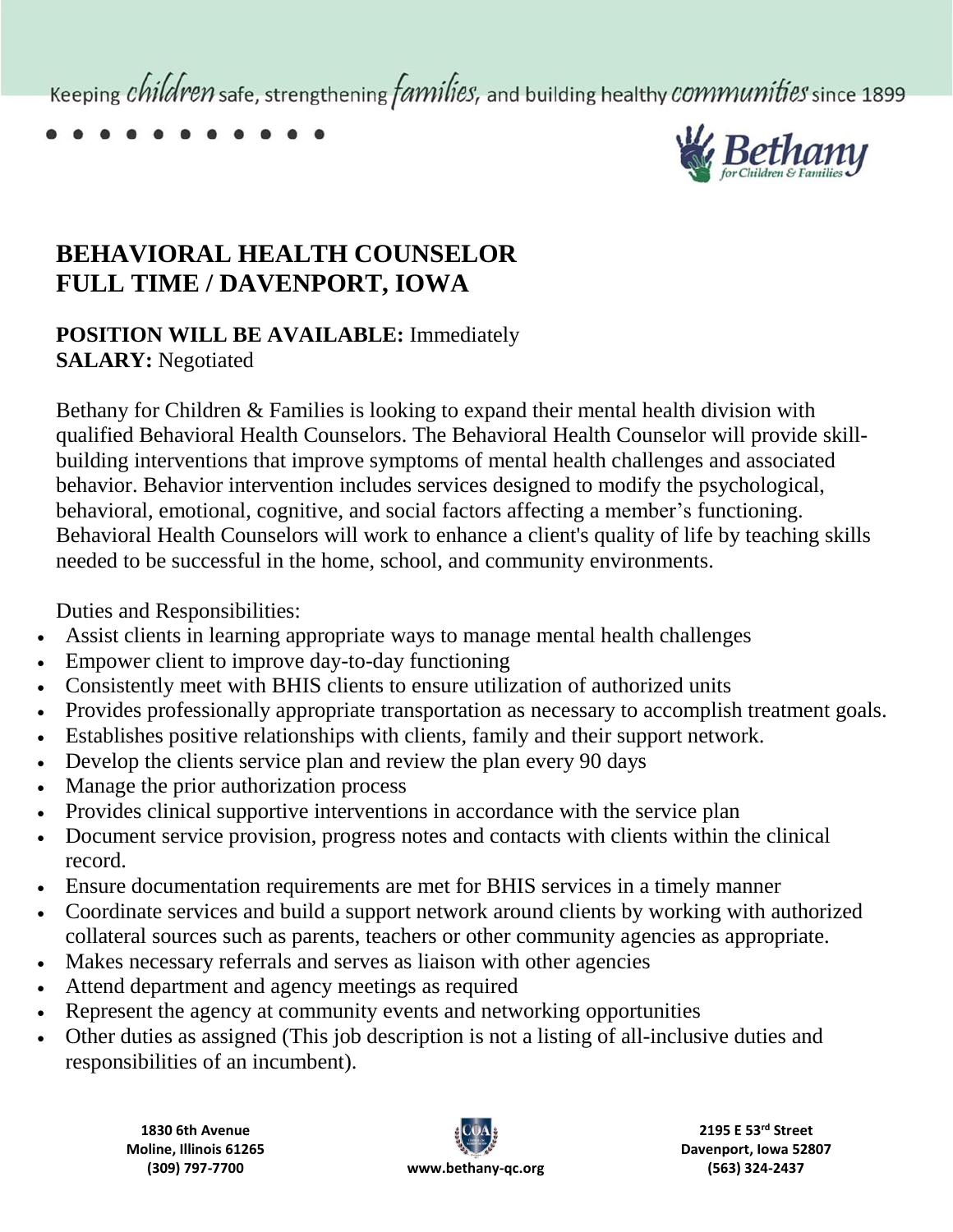Keeping *children* safe, strengthening *families*, and building healthy *communities* since 1899



Job Performance Dimensions:

• Interpersonal Relations: Maintains harmonious working relationships with others, both internal and external to the agency. Treats individuals served, coworkers, supervisors, and other associates with care, courtesy, and respect.

• Planning and Organizing: Sets priorities and establishes schedules necessary to perform jobs within acceptable time frames.

• Team Work: Works with others to achieve common goals and to contribute to a positive, productive working environment. Willingly assumes additional responsibility to support team efforts.

• Adaptability: Works effectively under changing conditions. Contributes appropriately to the changing conditions of the agency and clients and reacts to change productively.

• Professionalism: Represents Bethany in a positive manner both inside and outside the agency; dresses and carries self in an appropriate manner.

- Initiative: Uses and seeks out existing and new resources; performs without constant supervision. Looks for and suggests ways to improve Bethany's services.
- Supervisory Relationship: Maintains an appropriate relationship with the supervisor to facilitate flow of information and implementation of decisions.
- Verbal and Written Communication and Presentation Skills: Expresses self in a clear, articulate manner; submits all reports in a timely manner.
- Job Knowledge: Applies specific job knowledge.
- Cultural Awareness: Demonstrates sensitivity and responsiveness to cultural differences in the community

Qualifications:

- Valid driver's license and driving record deemed acceptable by Bethany for Children & Families
- Bachelor's degree in social sciences field with 1 year experience in child mental health required
- Bachelor's degree in non-social science field with 2 years' experience in child mental health required
- Ability to work some evening/after school hours and weekends as needed
- Computer competency

This full-time position comes with a generous vacation, sick and holiday pay package, as well as receiving Bethany contributions to a 403(b) Thrift Plan (retirement plan) upon meeting plan

**1830 6th Avenue Moline, Illinois 61265 (309) 797-7700 www.bethany-qc.org**



**2195 E 53rd Street Davenport, Iowa 52807 (563) 324-2437**